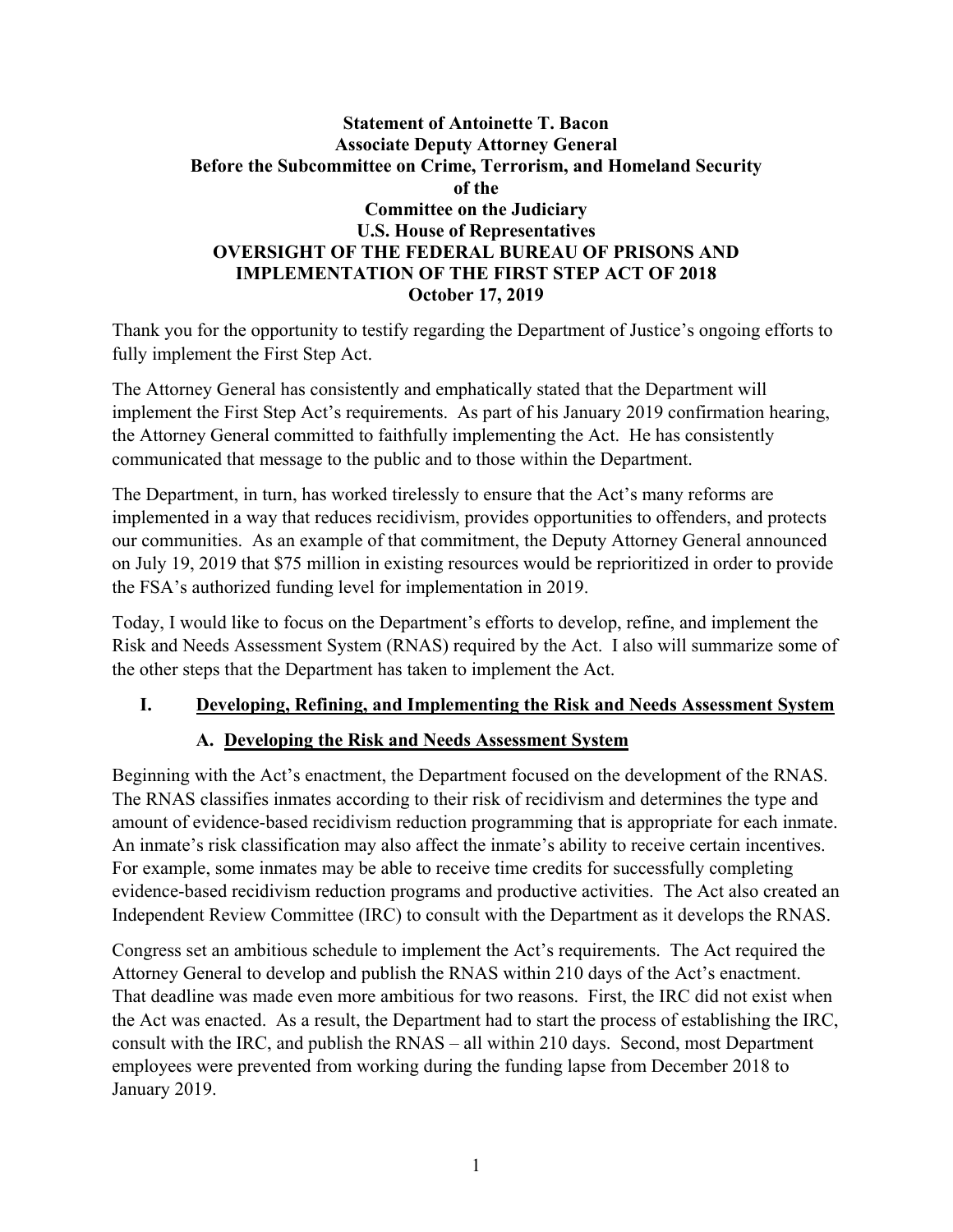Despite these challenges, on July 19, 2019, the Department satisfied Congress's deadline to publish the RNAS. On that day, the Department announced that it would use a new risk assessment instrument, the Prisoner Assessment Tool Targeting Estimated Risk and Needs (PATTERN) to classify inmates according to their risk of recidivism. The Deputy Attorney General emphasized the importance of PATTERN by holding a press conference announcing its release.

In developing PATTERN, the Department contracted with two national experts in risk assessment systems – Dr. Grant Duwe, the Director of Research for the Minnesota Department of Corrections, and Dr. Zachary Hamilton, an Associate Professor of Criminal Justice and Criminology and the Director of the Washington State Institute for Criminal Justice. The Department benefitted substantially from Drs. Duwe and Hamilton's knowledge and expertise. Consistent with the Act, PATTERN incorporates dynamic risk factors – things that an inmate can change over time. Such dynamic factors include, among others, an inmate's infractions, beneficial programs, and vocational courses.

The Department also satisfied the Act's requirements with respect to the IRC. Shortly after funds were made available for the IRC's work, the National Institute of Justice (NIJ) selected the Hudson Institute as the host organization for the IRC. As the host organization, the Hudson Institute acted as a project manager and supported the IRC in its work. The IRC includes members with academic expertise, such as Drs. Faye Taxman and James Byrne; those with correctional expertise, such as John Wetzel and Patti Butterfield; and those who have served in senior roles in the United States Government, such as George Terwilliger and John Walters.

The Department consulted extensively with the IRC as it developed PATTERN. The IRC gave advice during formal meetings with the Attorney General, Deputy Attorney General, and Department subject matter experts. It also participated in informal consultation sessions among IRC members and NIJ's outside experts.

The Department also held three listening sessions in April and May of 2019 to allow stakeholders to provide input regarding the RNAS. The Department received written and inperson statements from 27 individuals representing a variety of communities, including legal experts, law enforcement, criminal justice advocates, academics, victims' rights advocates, and others. The Department received constructive advice on a variety of topics, including what a useful risk assessment system should include, the need to avoid racial bias, and the need to take account of the harms suffered by crime victims.

#### **B. Refining the Risk and Needs Assessment System**

In announcing PATTERN, the Department made clear that it was only the first step in implementing the Act. Indeed, as part of PATTERN's announcement, the Department immediately began the process of considering how to improve it. That process included a 45-day public study period that recently concluded. During that study period, the Department solicited public comment and conducted two listening sessions with interested stakeholders. The Department received 17 statements (combining written and in-person) as a result of the listening sessions. Additionally, the Department has continued to consult with the IRC and NIJ's outside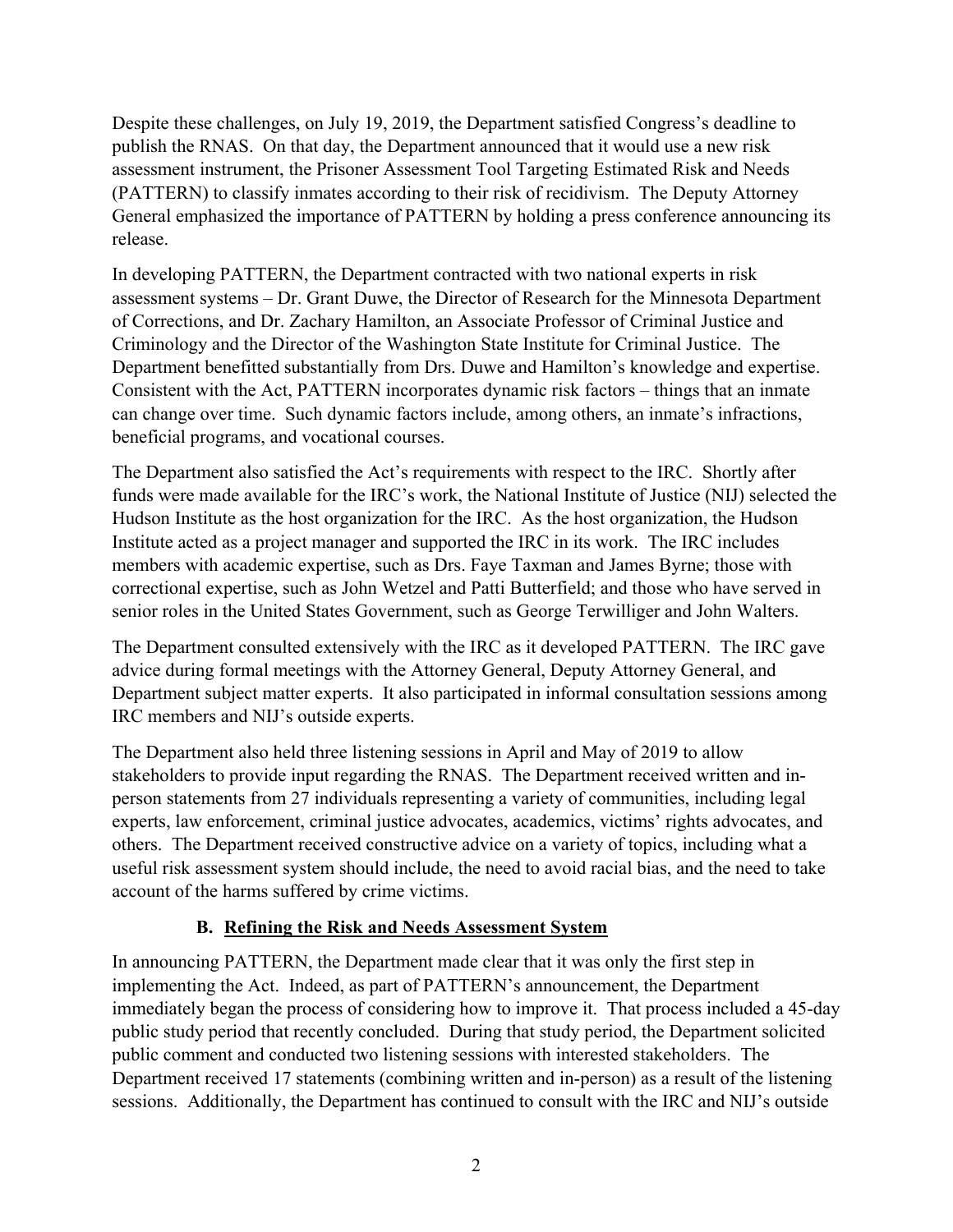experts to consider ways to improve PATTERN. This is an ongoing process, and we look forward to refining the RNAS over time.

## **C. Implementing the Risk and Needs Assessment System**

In addition to developing and improving PATTERN, the Department is committed to ensuring that the System is appropriately implemented within BOP. Indeed, NIJ contracted with a third outside expert, Dr. Angela Hawken, to work on implementation of the RNAS.

As PATTERN is refined and finalized, BOP will train staff in how to use it appropriately. BOP anticipates assessing new inmates as they are processed at intake and reassessing all inmates every six months. After an inmate is assessed, BOP will provide a needs plan with tailored programs and services. BOP is actively reviewing its available programming to ensure that inmates are being offered appropriate programs and services. We expect that BOP will post a list of approved programs by January 2020.

The Department also is working to design an enhanced needs assessment tool with input from expert practitioners, academic researchers, and federal partners. As part of that effort, on August 28 and 29, 2019, the RAND Corporation, on behalf of NIJ, hosted a workshop on the Use of Risk and Needs Assessments in Prisons. I attended a portion of that workshop, along with IRC member, Dr. Faye Taxman. The prototype needs assessment system is expected to be available for testing by the second quarter of 2020.

Additionally, BOP is developing a system to track and award earned time credits for inmates who successfully complete evidence-based recidivism reduction programs and productive activities. BOP will continue to update its systems and policies to integrate PATTERN into its operations.

The Department also will monitor the effectiveness of PATTERN over time. NIJ will research and evaluate the predictive validity of PATTERN. It also will examine the effectiveness of our programming in reducing recidivism. Based on this research and other data, the Department will refine and make changes to PATTERN and the associated programming and procedures.

# **II. Other Efforts to Implement the First Step Act**

Of course, the Risk and Needs Assessment System is only one part of the Act. Other steps that the Department has taken to implement the Act include:

- **Good Time Credit Recalculation**. Over 3,000 federal prison inmates were released from BOP custody as a result of the Act's recalculation of how much good time credit an inmate may accumulate each year.
- **Compassionate Release**. BOP updated its policies to reflect the new procedures for inmates to obtain "compassionate release" sentence reductions under 18 U.S.C. §§ 3582 and  $4205(g)$ . Since the Act was signed into law, 95 inmates have received Compassionate Release.